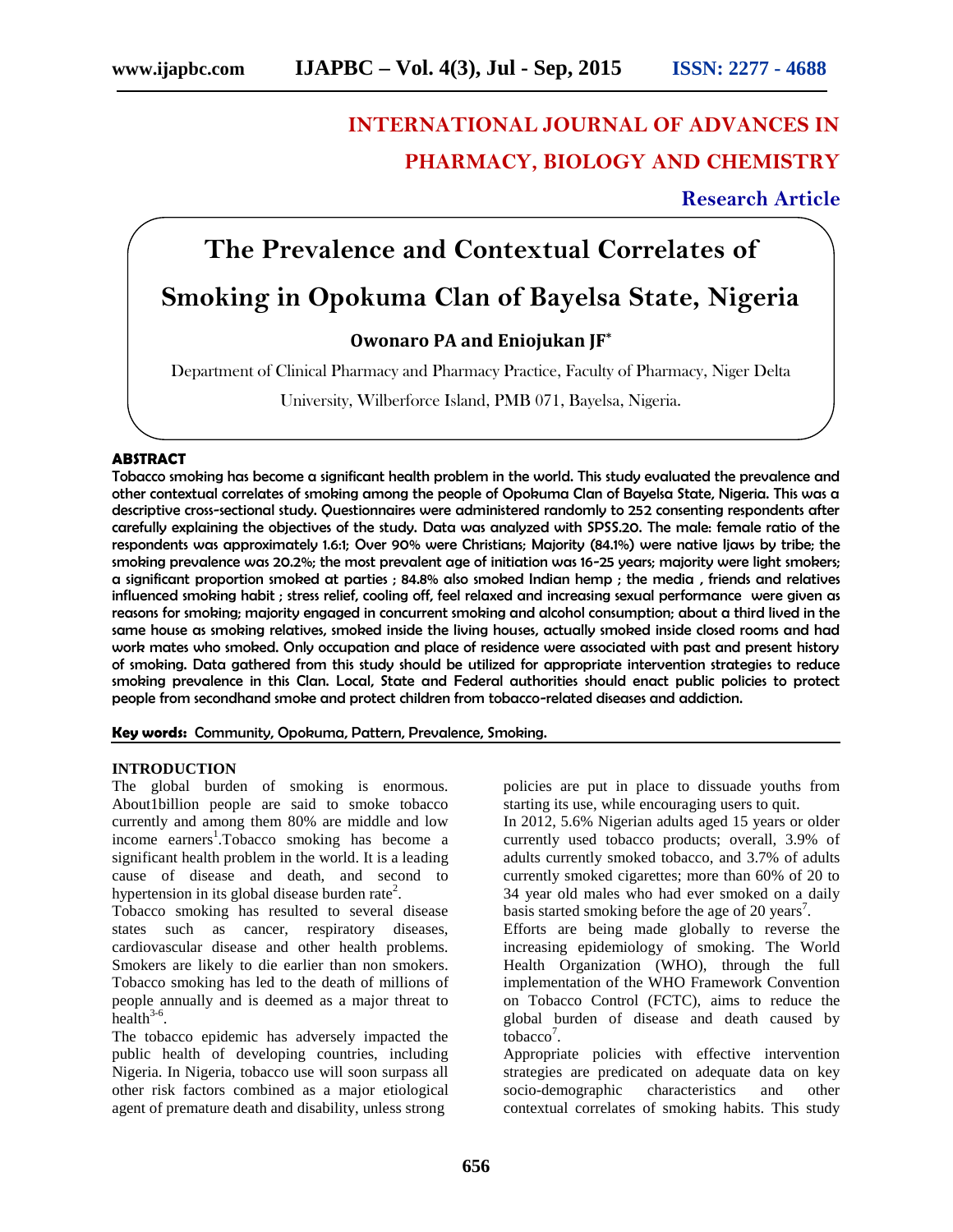evaluated the prevalence and other contextual correlates of Smoking among the people of Opokuma Clan of Bayelsa State, Nigeria.

# **METHOD**

## **Study population**

This study was carried out in Opokuma which is a Clan within Kolokuma/Opokuma LGA in Bayelsa State, in the south-south region of Nigeria. The Clan is composed of about ten Communities and has a population of about 10,000.

## **Study Design and Sample**

This was a descriptive cross-sectional study. Questionnaires were administered randomly to 252 consenting respondents after carefully explaining the objectives of the study. The questionnaires were designed to retrieve demographic information, epidemiology of smoking and other contextual correlates. The sample size was calculated using the formula for determining sample size for population studies<sup>8</sup>.

#### **Data Analysis**

Data were coded and fed into SPSS version 20 spread sheet for descriptive and inferential (students't-test and one-way ANOVA) statistics.

#### **RESULTS**

# **1. Demography**

The male: female ratio of the respondents was approximately 1.6:1; 92.1% were aged between 18 and 45 years; 70.2% were single; 77% had secondary education; 50.4% were students; 97.6% were Christians; 84.1% were native Ijaws. See details in Table 1

#### **2. Prevalence and Motivating Factors**

Smoking prevalence in this Clan was found to be 20.2%. The most prevalent age of initiation was 16- 25 years (74.5%); 52.9% were current smokers. The media influenced smoking the most (67.3%). Regarding reasons for smoking, 46.8% always smoked so as to cool off; over 65% sometimes smoked in order relieve stress, to feel relaxed, to increase sexual performance and to increase work output. Staying awake, enjoying with friends, being sociable and alcohol influence were never reasons for smoking for over 45% of the respondents. See Table 2 for details

# **3. Smoking Patterns and Self-image**

.

The characteristic patterns of smoking in context are presented in Table 3.

A large majority (70.8%) sometimes smoked whenever they drank alcohol and 67.3% sometimes drank alcohol when they smoked; 47.9% sometimes smoked in the company of friends; 64.6% never smoked in the company of family or relatives while 22.9% always smoked in the company of work mates. Majority (93.6%) smoked 1-5 sticks per day; 10.2% were chain smokers; 49% smoked a stick every 5 – 30 minutes; 52.1% smoked at home while 31.3% smoked at parties.

While 58.3% always had their favorite brands, 27.1% smoked any brand and 68.8% drank alcohol as alternative to non-availability of favorite brand of cigarette.

In addition to cigarette smoking, 84.8% of respondents also smoked Indian hemp; 63.6% of respondents had moderate self-esteem as smokers; 29.5% had low self-image.

# **4. Peer and Family Influence**

Regarding influence, 68.8% and 63.8% of respondents respectively claimed that friends and relatives had moderate influence on their smoking habit; 58% had friends that also smoked; 39.8% and 20.9% respectively of Uncles and Fathers also smoked. Only 30% of respondents lived in the same house as smoking relatives. 35% smoked inside the living houses; 30.7% actually smoked inside closed rooms.33.3% of respondents had work mates who smoked. See Table 4 for details.

#### **5. Cross-tabulations**

Gender was associated with past (p=0.000) but not with present (p=0.473) smoking history. Conversely, marital status was associated with present  $(p=0.015)$ but not with past  $(p=0.114)$  smoking history. Further, occupation and place of residence were both associated with past and present history of smoking. However, age, education and average annual income were not associated with either past or present smoking history. See Table 5 for details.

#### **DISCUSSION**

The male: female ratio of the respondents was approximately 1.6:1which is a very close call to the Nigerian National Census of  $2006^9$ ; the cohort was comprised of predominantly single, unmarried respondents. This may not be a true reflection of people of this clan; the literacy level of people in this clan was very high; the predominantly youth population were students, contributing to the high literacy level.

Over 90% of respondents were Christians and this is expected, because the Opokuma Clan is in the south south region of Nigeria which is dominated by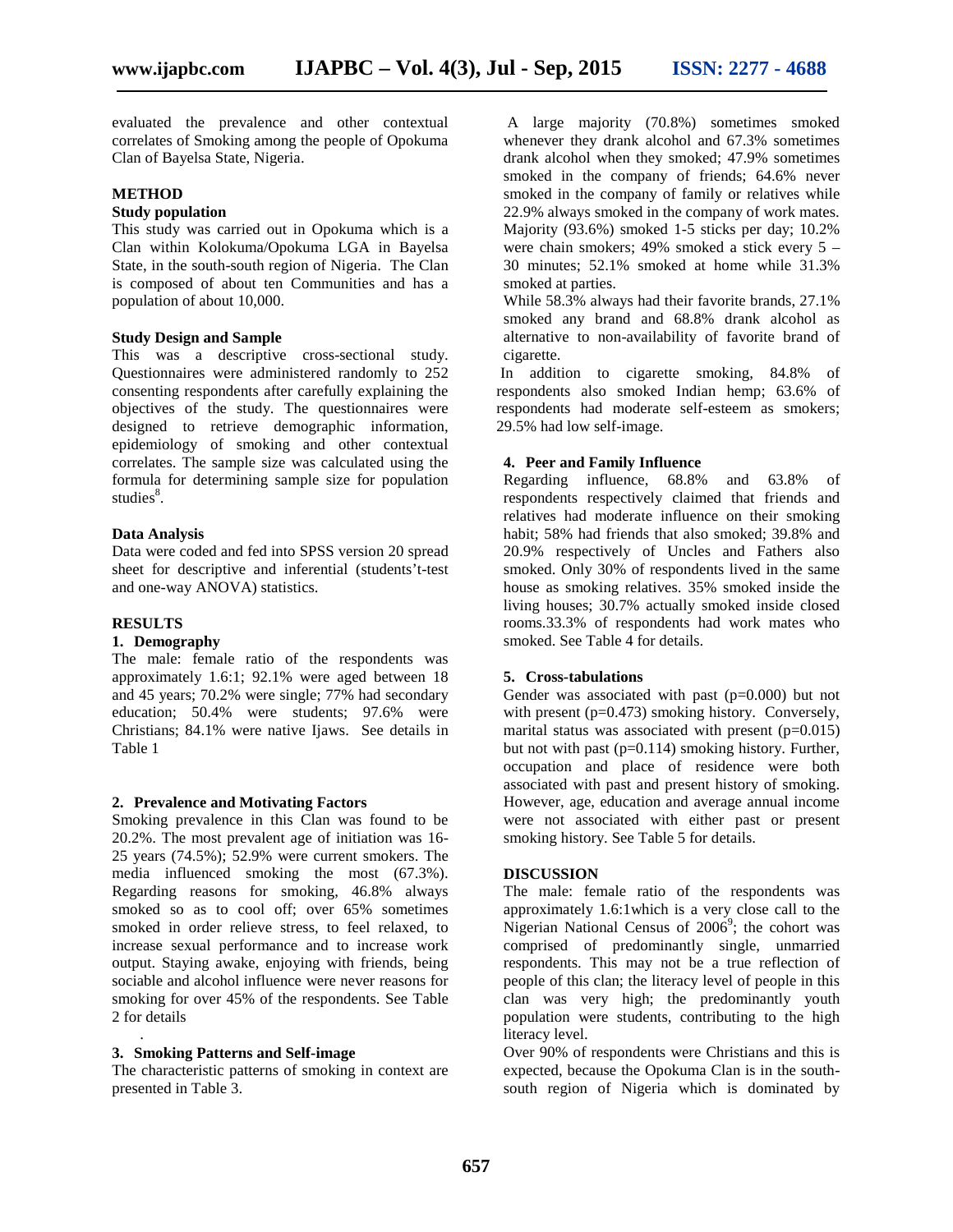Christians. As a matter of fact, the Ijaw people are predominantly Christians<sup>10</sup>. .

Majority (84.1%) were native Ijaws. This is also expected as the Clan is an Ijaw Community, composed more of Ijaw speaking people. There were a few Igbo, Yoruba and Isoko people in this Clan. The creation of Bayelsa State opened the state to Yoruba, Igbo and Hausa traders<sup>10</sup>.

# **Prevalence**

The prevalence of smoking among Opokuma Clan (20.2%) is slightly lower than those reported in similar communities in the northern part of Nigeria $^{11}$ . Lower prevalence rates have been reported in the Southeastern parts of Nigeria<sup>12, 13</sup>. This may be related to culture and religion. The national smoking prevalence rate as at 2012 was  $5.6\%$ <sup>7</sup> compared to 20% for Great Britain<sup>14</sup> and 20% for Australia<sup>15</sup>.

With a population of over ten thousand people, the smoking prevalence in this clan that is predominantly adolescent and middle-aged is quite high and requires urgent attention to stem the tide. The future of the Clan is at risk otherwise.

Cigarette smoking prevalence varies dramatically between countries, even within states and communities<sup>16</sup>. Data from an adult tobacco survey of 19 States in the US showed that during 2003-2007, 13.3%-25.4% of adults smoked cigarettes (median: 19.2%). The overall impression is that smoking prevalence among adolescents is still on the high side and, therefore, antismoking campaign is urgently needed5, 11, 17 **.**

Current smokers have a higher risk of lung cancer than former smokers or never smokers, whatever type of cigarettes they smoke<sup>18</sup>.

#### **Age of Initiation**

The most prevalent age of initiation was 16-25 years (74.5%) which fell within the adolescent age group. This is similar to reports from the north east of Nigeria<sup>11</sup>, rural dwellers in South-West Nigeria<sup>19</sup>, and South Eastern Nigeria<sup>13</sup>.

#### **Influence of Media Advertisement**

In this Clan, the media had a great influence on smoking habit, similar to other reports $20-22$ .

Aggressive advertising by tobacco manufacturers has been fingered as being responsible for the increasing prevalence of smoking in developing countries $^{23}$ .

Tobacco advertising and promotion are aggressively carried out by tobacco companies in Nigeria in spite that tobacco advertising was completely banned in the Nigerian media in  $2002^{24}$ . Nigerian youths come face to face with direct media messages which advertise smoking in a positive light and do not provide messages of the negative health consequences of smoking. Media adverts have tended to misinform and mislead the youth into believing that smoking is a good habit for one who expects to succeed and be famous. Worse still, smoking scenes in local and international movies generously abound in Nigeria<sup>25</sup>.

Advertising and promotion are very effective tools in influencing young people to initiate and later become established smokers<sup>20, 26</sup>. A strong, direct and independent association has been found to exist between seeing tobacco use in films and trying cigarettes among a sample of adolescents. This therefore suggests that individuals with higher exposure were significantly more likely to have experimented smoking $2^7$ .

It is therefore expedient to find the means of limiting the effect of tobacco advertising and promotion on the young people in this Clan. More frequent messages promoting nonsmoking would be a good strategy. The marketing strategies of the tobacco industry should be adequately censored and action should be taken to reduce the prevalence and impact of pro-tobacco marketing messages

#### **Reason for Smoking**

Various reasons were given for smoking including relieving stress, "to cool off", to feel relaxed, for enhancement of sexual performance and work output. However, for about half the smokers, alcohol consumption, staying awake and being sociable were not motivating factors. Similar frivolous reasons have been reported in literature which requires education and counseling to counter<sup>6, 28</sup>.

#### **Smoking and Alcohol Consumption**

A majority of the respondents sometimes smoked whenever they drank alcohol and vice versa.

The association of tobacco and alcohol consumption has been examined and confirmed in several cross sectional studies<sup>29, 30</sup>. The effect on the individual is more because both agents affect the organs of the body.

Simultaneous use of alcohol with cigarette has been shown to worsen the negative health effects<sup>29, 31</sup>.

With the majority of smokers in this Clan engaged in simultaneous alcohol consumption, it is highly expedient and imperative to commence enlightenment and educational campaigns on the grave dangers to their health.

## **Smoking Partners and Rates**

About a half of smokers sometimes smoked in the company of friends, over 60% never smoked in the company of family or relatives while about one-fifth always smoked in the company of work mates. Similar reports have revealed that most smokers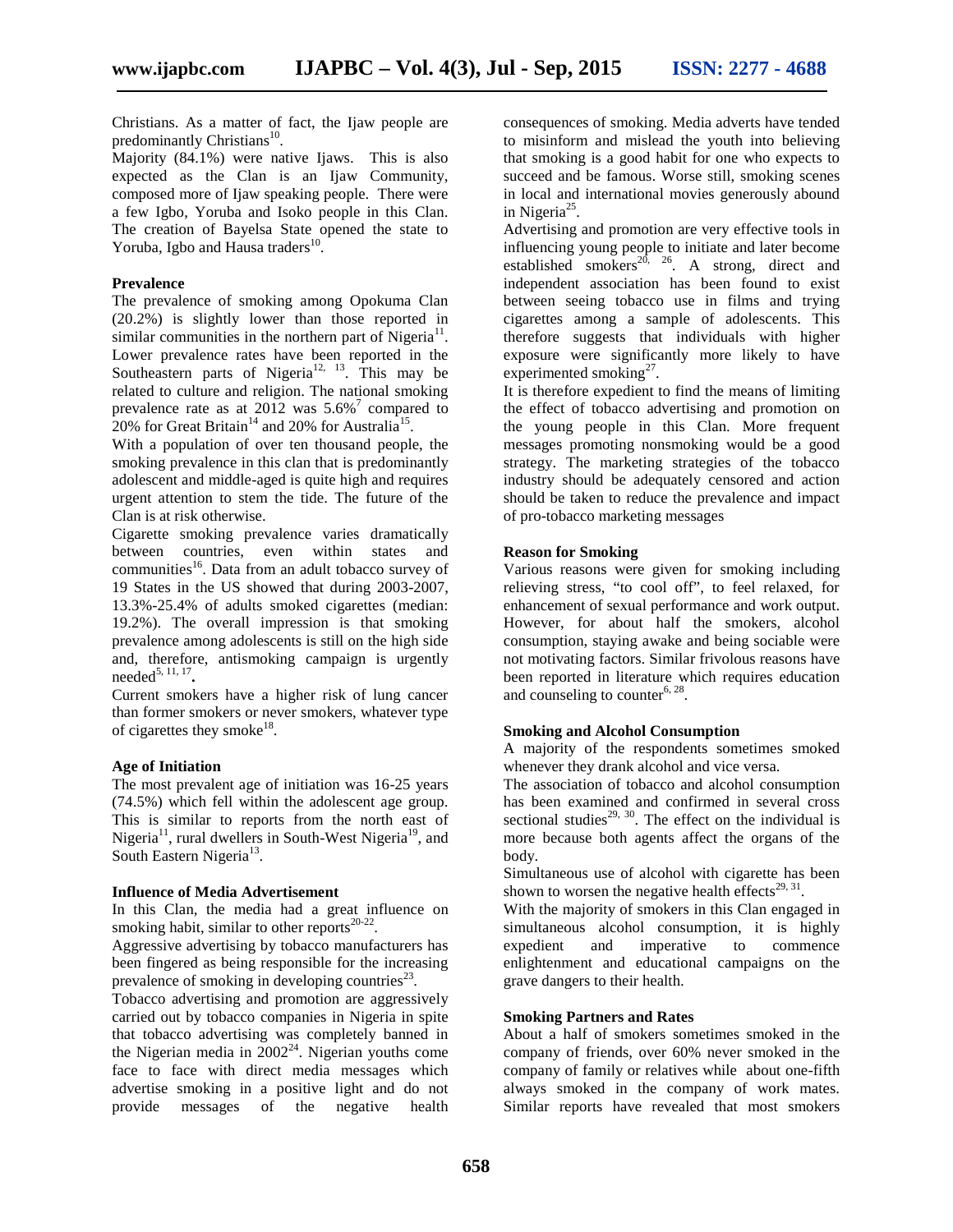smoked with friends and not with family or relatives<sup>32</sup>. Traditionally, smoking by the youth has always been frowned upon by older adults being perceived as an irresponsible and deviant behavior. This explains why the youths tended to conceal their smoking status from older members of the family particularly parents and guardians. There is always a higher degree of freedom among friends and workmates.

Majority smoked 1-5 sticks per day and only a handful (10.2%) were chain smokers; about a half smoked at home while 31.3% smoked at parties.

Majority smokers in this study may be considered as light smokers. Although the risk of an early death increases the more you smoke, people who think of themselves as light or occasional smokers also have an increased risk compared to people who don't smoke $33$ . One study found that people who smoked up to four cigarettes a day were about 50 per cent more likely to die prematurely than non-smokers<sup>34</sup>. The Million Women study found that women who smoked up to 10 cigarettes a day were twice as likely to die prematurely as non-smokers $^{33}$ .

Smoking at home meant that the smokers either received the blessing and consent of their parents or they were independent people (as parents or adults who are self-dependent).

Studies have however showed that adolescents who perceive that both parents would respond negatively and be upset by their smoking are less likely to smoke<sup>27</sup>.

A significant proportion smoked at parties. In this culture, numerous opportunities present themselves for people to celebrate; marriages, child-naming, house-warming, burial, graduation ceremonies and cultural festivals. These are pathways for people, especially youths to access cigarettes and alcohol<sup>25</sup>. At most of these ceremonies, the "guards" are lowered and many more people indulge and sometimes over-indulge. Where such parties take place at night, the youths take advantage of the cover of darkness to smoke and drink. This is further fuelled by the generous presence of hawkers of cigarettes and alcohol in and around the party venues. Over a half of smokers always had their favorite brands but a third would smoke any available brand. Thus brand availability and possible switch to other brands may be fuelling the smoking habit in line with previous reports $^{35}$ . Resorting to alcohol consumption when favorite brands were not available by over 60% of smokers is simply a dangerous escape route and should be vigorously discouraged.

In addition to cigarette smoking, 84.8% of respondents also smoked Indian hemp. There are literature reports of the concurrent use of Indian hemp and Cigarette<sup>5, 17, 36</sup>. A study had showed that

some smokers mixed Indian hemp with tobacco; the effect of both leads to high level of narrowing of the respiratory tract with inflammation in the central and peripheral airway and eventually early death<sup>37</sup>. With a very high proportion of smokers engaged in Indian hemp smoking in this Clan, there is an urgent need to apply strategies to reverse the trend.

### **Self-Image**

Over 60% of respondents had moderate self-esteem as smokers; 29.5% actually had low self-image. It has been reported that smokers have low esteem in the society especially when they are among non smokers<sup>38</sup>. This is more common in the developing countries like Africa and may be linked to their culture and religion.

#### **Peer/Family Influence**

Regarding influence, over 60% of respondents opined that friends and relatives had moderate influence on their smoking habit. Over half the respondents had friends that smoked; 39.8% and 20.9% respectively of Uncles and Fathers also smoked. Literature reports have strongly stressed the influence of peer groups and family on smoking habits $^{39,40}$ .

A study in Japan had revealed that smoking habit was correlated with mothers' smoking history, as well as the smoking status of school teachers, and the smoking habits of close friends $41$ .

It is reported that smoking parents represent negative role models for their wards which may motivate the latter to take up the habit<sup>42</sup>.

#### **Environmental Tobacco Smoke (ETS)**

In this study, about a third of respondents lived in the same house as smoking relatives, smoked inside the living houses, actually smoked inside closed rooms and had work mates who smoked. Thus, a large proportion of respondents are exposed to peer and family influences and also to ETS as passive smokers.

There is clear evidence that breathing in other people's smoke causes cancer in non-smokers<sup>18</sup>. Second-hand smoke, also known as environmental tobacco smoke or passive smoking exposes people to cancer-causing chemicals $^{18}$ .

People who have never smoked have their risk of lung cancer increased by around a quarter if they have colleagues who smoke at work or have a spouse who smokes $43$ . The risk increases the more secondhand smoke they are exposed to; workers exposed to the highest levels can have their risk of lung cancer  $doubled<sup>43</sup>$ .

Second-hand smoke can reach high levels in enclosed spaces such as within the home or inside a  $car<sup>44, 45</sup>$ .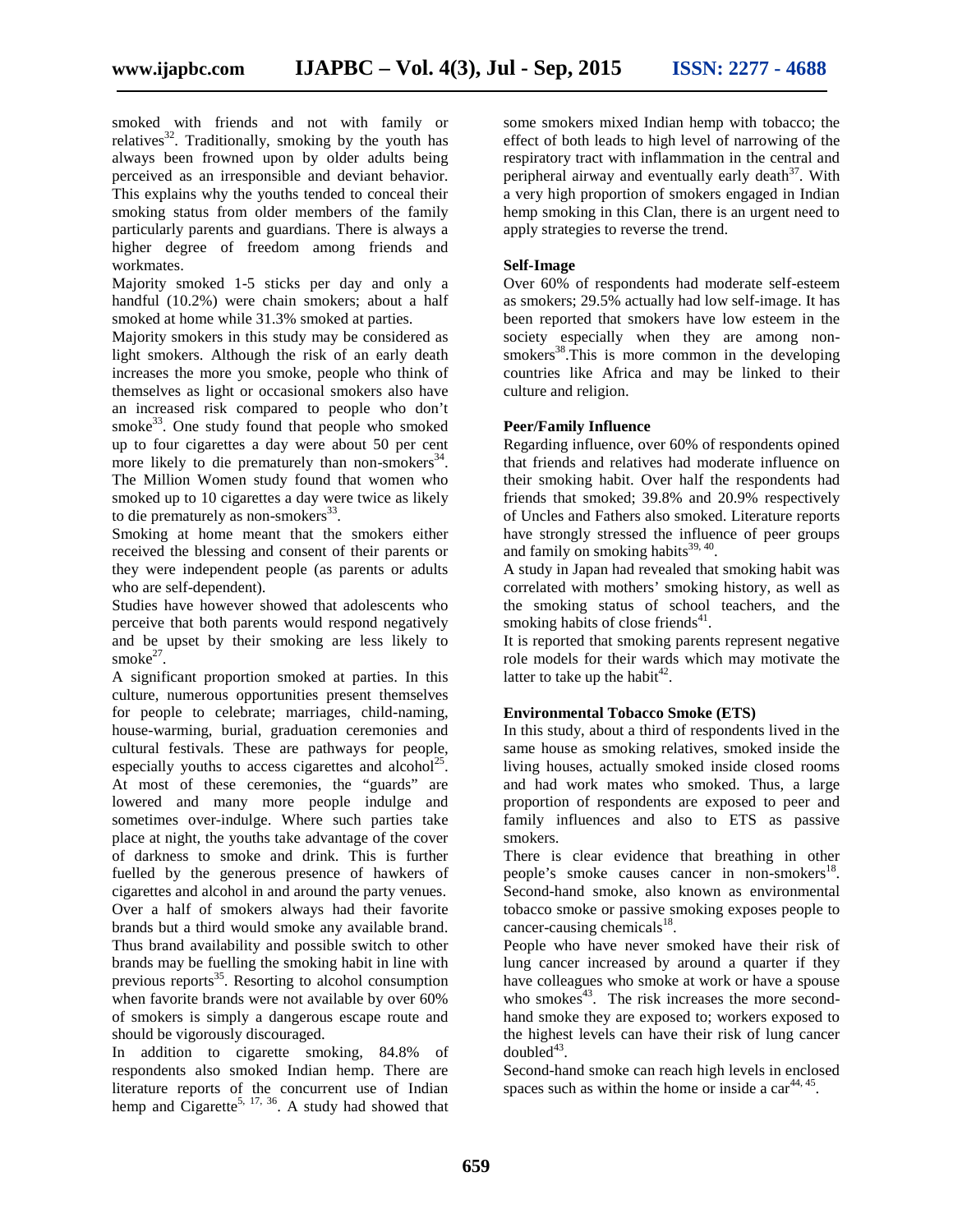| Demographic characteristics of Respondents |                        |                             |                   |  |  |  |
|--------------------------------------------|------------------------|-----------------------------|-------------------|--|--|--|
|                                            | Variables              | Frequency                   | Percentage        |  |  |  |
| Gender                                     | Male                   | 156                         | 61.9              |  |  |  |
|                                            | Female                 | 96                          | 38.1              |  |  |  |
| Age                                        | 18-30                  | 164                         | 65.1              |  |  |  |
|                                            | $31 - 45$              | 68                          | 27.0              |  |  |  |
|                                            | 46-60                  | $17\,$                      | 6.7               |  |  |  |
|                                            | Above 60               | $\ensuremath{\mathbf{3}}$   | $1.2\,$           |  |  |  |
| Marital status                             | Single                 | 177                         | 70.2              |  |  |  |
|                                            | Married                | 66                          | 26.2              |  |  |  |
|                                            | Widowed                | $\mathbf{1}$                | $.4\phantom{0}$   |  |  |  |
|                                            | Divorced               | $\overline{3}$              | 1.2               |  |  |  |
|                                            | Separated              | $\sqrt{5}$                  | $2.0\,$           |  |  |  |
| Education                                  | Primary                | 6                           | 2.4               |  |  |  |
|                                            | Secondary              | 194                         | 77.0              |  |  |  |
|                                            | Tertiary               | 43                          | 17.1              |  |  |  |
|                                            | None                   | 9                           | 3.6               |  |  |  |
| Occupation                                 | Student                | 127                         | 50.4              |  |  |  |
|                                            | Civil servant          | 21                          | 8.3               |  |  |  |
|                                            | Retired                | $\ensuremath{\mathfrak{Z}}$ | $1.2\,$           |  |  |  |
|                                            | Military               | $\overline{4}$              | 1.6               |  |  |  |
|                                            | Farmer                 | 14                          | 5.6               |  |  |  |
|                                            | Artisan                | $\mathbf{1}$                | $\mathcal{A}$     |  |  |  |
|                                            | Driver                 | 13                          | 5.2               |  |  |  |
|                                            | <b>Business</b>        | 19                          | 7.5               |  |  |  |
|                                            | Teaching/Lecturing     | 15                          | $6.0\,$           |  |  |  |
|                                            | Others                 | 35                          | 13.9              |  |  |  |
| Religion                                   | Christianity           | 246                         | 97.6              |  |  |  |
|                                            | Islam                  | $\ensuremath{\mathfrak{Z}}$ | 1.2               |  |  |  |
|                                            | Traditional            | $\,1\,$                     | $0.4\,$           |  |  |  |
|                                            | Others                 | $\sqrt{2}$                  | 0.8               |  |  |  |
| Tribe/Ethnic group                         | Ijaw                   | 212                         | 84.1              |  |  |  |
|                                            | Igbo                   | 14                          | 5.6               |  |  |  |
|                                            | Yoruba                 | 6                           | $2.4\,$           |  |  |  |
|                                            | $\operatorname{Isoko}$ | $\,8\,$                     | $3.2\,$           |  |  |  |
|                                            | Hausa                  | $\sqrt{2}$                  | $\boldsymbol{.8}$ |  |  |  |
|                                            | Ogbia                  | $\overline{4}$              | 1.6               |  |  |  |
|                                            | Nembe                  | $\sqrt{6}$                  | $2.4\,$           |  |  |  |

**Table 1 Demographic characteristics of Respondents**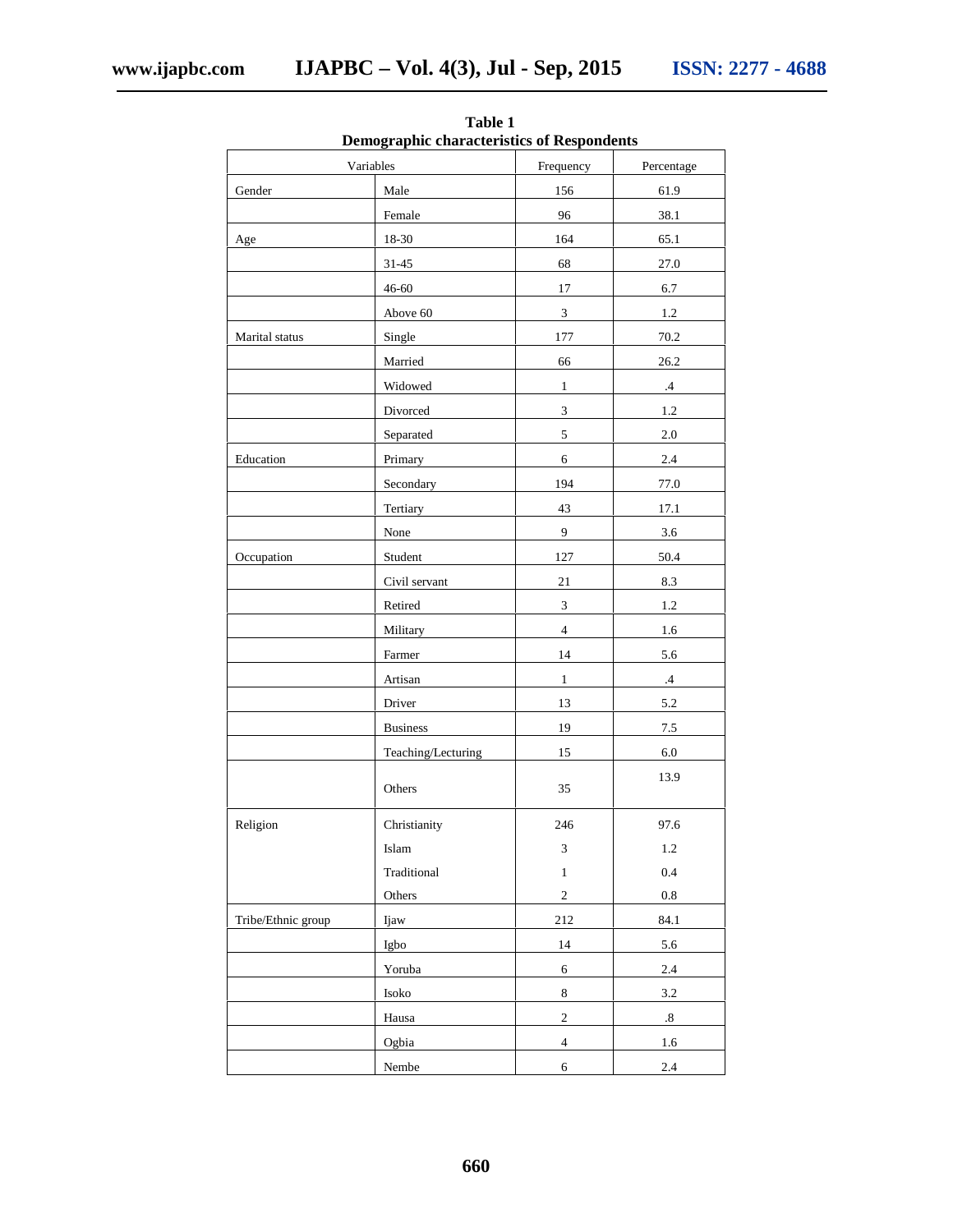| Variable                                            | Frequency    |                     | Percentage           |               |    |  |
|-----------------------------------------------------|--------------|---------------------|----------------------|---------------|----|--|
| Have you ever smoke cigarette? $(n=252)$            |              |                     |                      |               |    |  |
| Yes                                                 | 51           |                     |                      | 20.2          |    |  |
| No                                                  | 201          |                     |                      | 79.8          |    |  |
| If yes, at what age did you start smoking? $(n=51)$ |              |                     |                      |               |    |  |
| $10-15$ yrs                                         | 6            |                     |                      | 11.8          |    |  |
| 16-25yrs                                            | 38           |                     | 74.5                 |               |    |  |
| 26-35yrs                                            | 6            |                     | 11.8                 |               |    |  |
| Above 50yrs                                         | $\mathbf{1}$ |                     |                      | 2.0           |    |  |
| Do you still smoke? (n=51)                          |              |                     |                      |               |    |  |
| Yes                                                 | 27           |                     | 52.9                 |               |    |  |
| N <sub>o</sub>                                      | 24           |                     | 47.1                 |               |    |  |
| What influenced your smoking habit (n=49)           |              |                     |                      |               |    |  |
| Friends                                             | 14           |                     |                      | 28.6          |    |  |
| Media                                               | 33           |                     |                      | 67.3          |    |  |
| Nobody                                              | 1            |                     |                      | 2.0           |    |  |
| Others                                              | 1            | 2.0                 |                      |               |    |  |
| Variable                                            |              | Reasons for smoking |                      | N             |    |  |
|                                                     | Always (%)   | Sometimes (%)       |                      | Never $(\% )$ |    |  |
| To relieve stress                                   | 3(6.4)       | 42(89.4)            |                      | 2(4.3)        | 47 |  |
| To feel relaxed                                     | 11(23.4)     | 35(74.5)            |                      | 1(2.1)        | 47 |  |
| To increase sexual performance                      | 4(8.9)       | 33(73.3)            |                      | 8(17.8)       | 45 |  |
| To increase work output                             | 8(17.4)      | 30(65.2)            |                      | 8(17.4)       |    |  |
| To stay awake/alert                                 | 3(7.0)       | 19(44.2)            |                      | 21(48.8)      |    |  |
| To enjoy with my friends                            | 5(10.6)      |                     | 16(34.0)<br>26(55.3) |               | 47 |  |
| In order to be sociable                             | 7(15.6)      |                     | 16(35.6)<br>22(48.9) |               | 45 |  |
| Influenced by alcohol drinking                      | 12(26.1)     | 13(28.3)            |                      | 21(45.7)      |    |  |
| To cool off                                         | 22(46.8)     | 23(48.9)            |                      | 2(4.3)        | 47 |  |
|                                                     |              |                     |                      |               |    |  |

**Table 2 Smoking Prevalence and Motivating Factors**

Studies have shown that even when you open the windows, levels can be dangerously high<sup>44</sup>.

## **Correlations**

In terms of demographic correlations with smoking habits among the people of this Clan, there were no definitive trends in correlations with past or present history of smoking. Only occupation and place of residence were both associated with past and present history of smoking; age, education and average annual income were not associated with either past or present smoking history.

#### **CONCLUSIONS**

The Opokuma Clan is largely comprised of Ijaw people who are mainly Christians. The literacy level is very high with a predominance of youths and middle-aged people. The smoking prevalence, although low at 20.6%, is significant when one considers the population mix. Also, the age of initiation is the adolescent age which requires greater attention to secure the future of the Clan against the untoward effects of smoking on socio-economic health.

There is a dangerous trend of concurrent cigarette smoking and alcohol consumption which further compounds the adverse effects on health.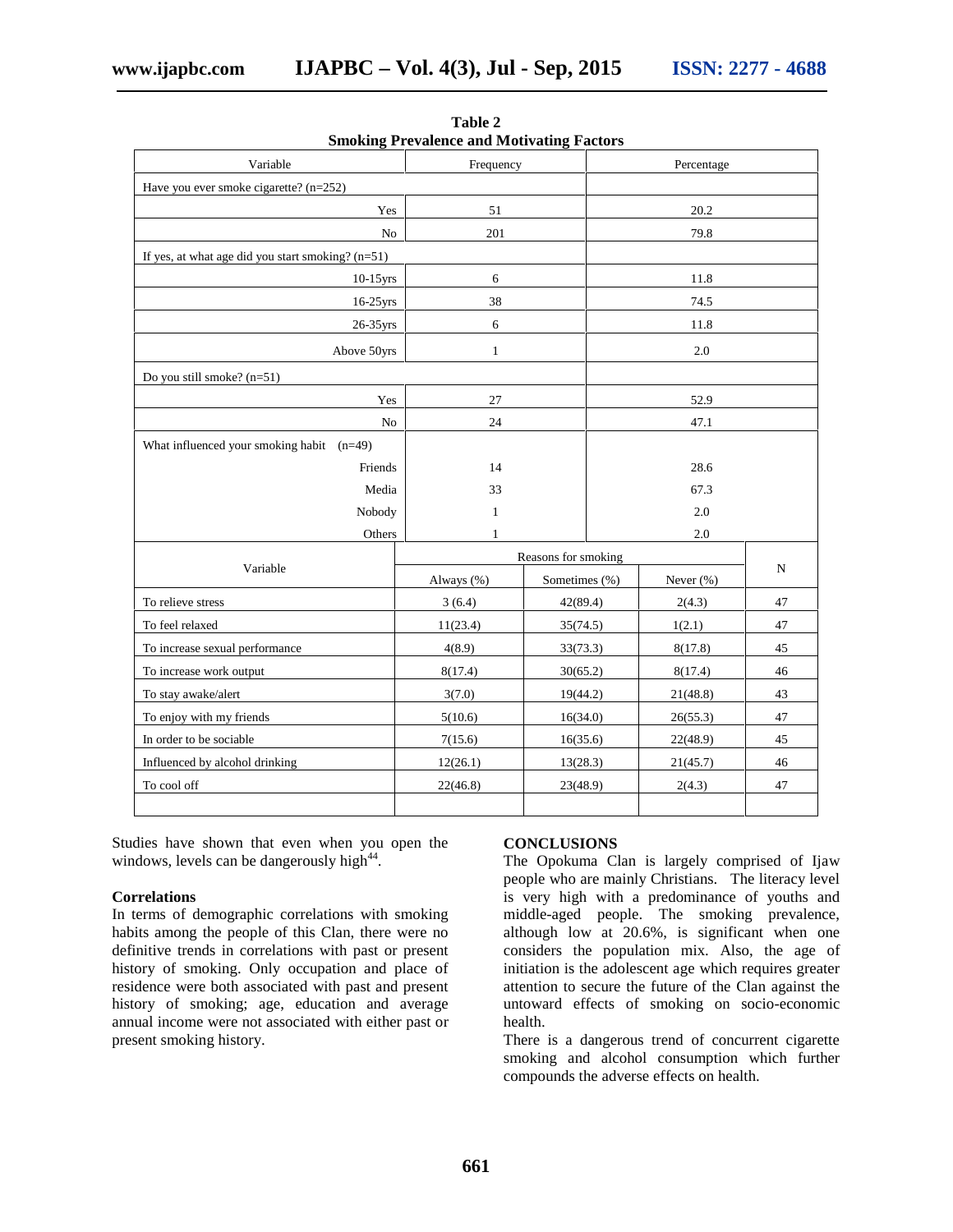|                                                    |                                                                          |                        | Respondents' Smoking Patterns and Self-image |                            |                   |  |
|----------------------------------------------------|--------------------------------------------------------------------------|------------------------|----------------------------------------------|----------------------------|-------------------|--|
| Variable                                           | Always: N (%)                                                            | Sometimes N (%)        |                                              | Never $N$ $(\%)$           | No response N (%) |  |
| Do you smoke whenever you drink alcohol? (n=48     |                                                                          |                        |                                              |                            |                   |  |
|                                                    | 9(18.8)<br>34(70.8)                                                      |                        |                                              | 5(10.4)                    | 0(0)              |  |
| Do you drink alcohol whenever you smoke? $(n=49)$  |                                                                          |                        |                                              |                            |                   |  |
|                                                    | 9(18.4)<br>33(67.3)                                                      |                        |                                              | 7(14.3)                    | 0(0)              |  |
|                                                    | Are you in the company of friends when you smoke? $(n=48)$               |                        |                                              |                            |                   |  |
|                                                    | 2(4.2)                                                                   | 23(47.9)               |                                              | 23 (47.9)                  | 0(0)              |  |
|                                                    | Are you in the company of your family/relatives when you smoke? $(n=48)$ |                        |                                              |                            |                   |  |
|                                                    | 10(20.8)                                                                 | $7(1'$ lk4.6)          |                                              | 31(64.6)                   | 0(0)              |  |
|                                                    | Are you in the company of your work mates when you smoke? (n=48)         |                        |                                              |                            |                   |  |
|                                                    | 11(22.9)                                                                 | 10(20.8)               |                                              | 27(56.3)                   | 0(0)              |  |
|                                                    | How many sticks of cigarette do you smoke at a sitting? $(n=47)$         |                        |                                              |                            |                   |  |
|                                                    | $1 - 5$                                                                  | $6 - 10$               |                                              | $11 - 15$                  | $21 - 25$         |  |
|                                                    | 44 (93.6)                                                                | 1(2.1)                 |                                              | 1(2.1)                     | 1(2.1)            |  |
| How many cigarettes do you smoke per day? $(n=49)$ |                                                                          |                        |                                              |                            |                   |  |
|                                                    | 1-5 sticks                                                               | 6-10 sticks            |                                              | 2 packets                  | 2 packets<br>⋗    |  |
|                                                    | 40(81.6)                                                                 | 6(12.2)                |                                              | 2(4.1)                     | 1(2.0)            |  |
| How frequently do you smoke? (n=49)                |                                                                          |                        |                                              |                            |                   |  |
| A stick every 15-30mins                            | A stick every half-1 hour                                                | A stick every 1-2hours |                                              | A stick every 2-<br>3hours | Chain-smoking     |  |
| 24 (49)                                            | 15(30.6)<br>2(4.1)                                                       |                        |                                              | 3(6.1)                     | 5(10.2)           |  |
| Where do you normally smoke? $(n=48)$              |                                                                          |                        |                                              |                            |                   |  |
| At home                                            | Parties                                                                  | Ceremonies             |                                              | Anywhere                   | No response       |  |
| 25 (52.1)                                          | 15(31.3)                                                                 | 1(2.1)                 |                                              | 7(14.6)                    | 0(0)              |  |
|                                                    | How readily available is your favorite brand? $(n=48)$                   |                        |                                              |                            |                   |  |
|                                                    | Always                                                                   | Sometimes              |                                              | Never                      | No response       |  |
|                                                    | 28 (58.3)                                                                | 19(39.5)               |                                              | 1(2.1)                     | 0(0)              |  |
|                                                    | If your favorite brand is unavailable, what do you do? $(n=48)$          |                        |                                              |                            |                   |  |
| Smoke any brand                                    |                                                                          | Will not smoke         | Take alcohol                                 | No response                |                   |  |
|                                                    | 13(27.1)                                                                 |                        |                                              | 33 (68.8)                  | 0(0)              |  |
|                                                    | What other drugs do you smoke/take apart from cigarette? (n=46)          |                        |                                              |                            |                   |  |
| Indian hemp                                        | Raw tobacco                                                              |                        |                                              | kola nut                   | Monkey tail       |  |
| 39 (84.8)                                          | 1(2.2)                                                                   |                        | 1(2.2)                                       | 2(4.3)                     | 3(6.5)            |  |
|                                                    | How do you rate your self-image as a smoker? $(n=44)$                    |                        |                                              |                            |                   |  |
|                                                    | High                                                                     |                        | Moderate                                     | Low                        | No Response       |  |
|                                                    | 3(6.8)                                                                   |                        | 28(63.6)                                     | 13(29.5)                   | 0(0)              |  |

**Table3 Respondents' Smoking Patterns and Self-image**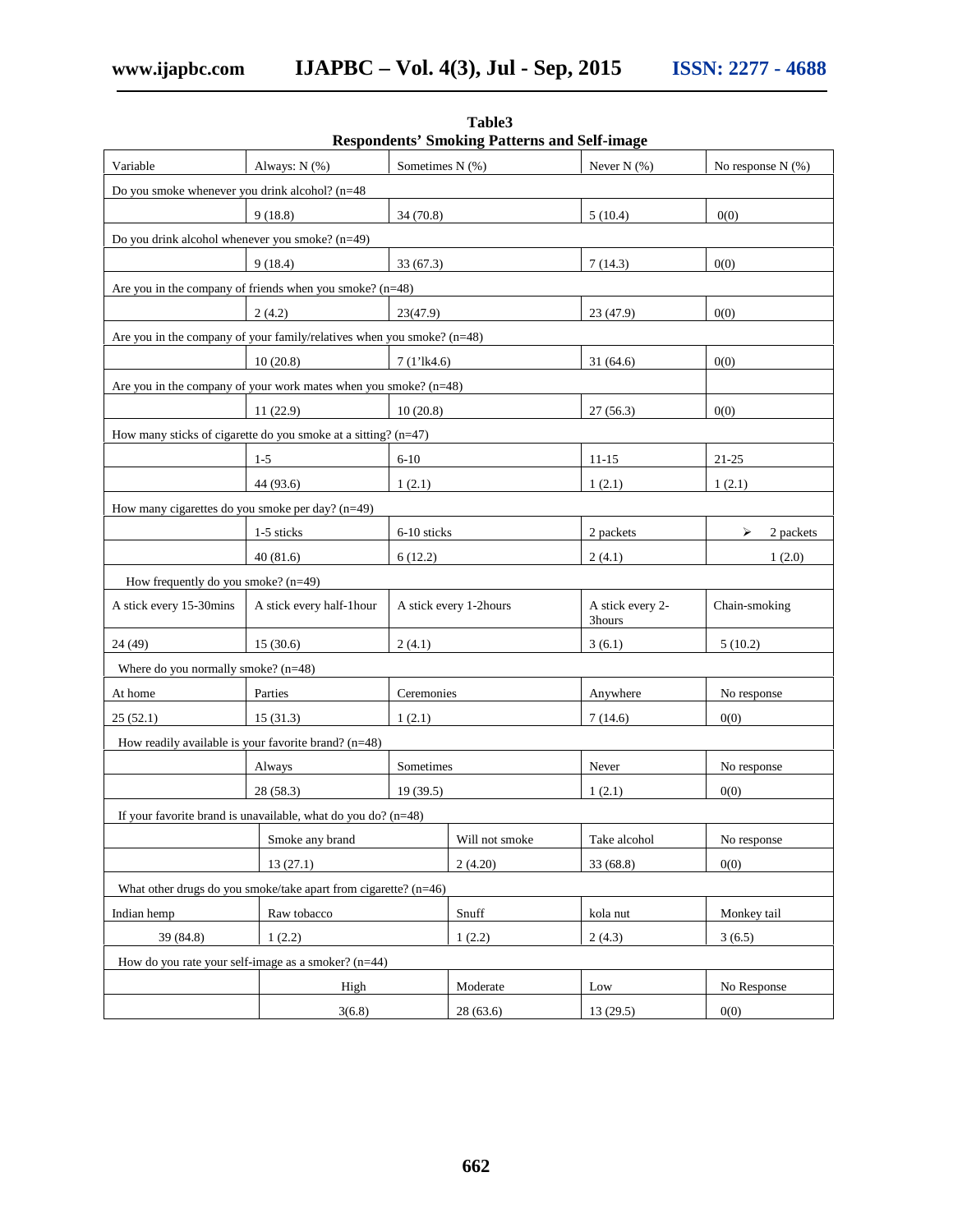| I cel and Panilly influence on sinoking prevalence and patterns                 |              |            |  |  |  |  |
|---------------------------------------------------------------------------------|--------------|------------|--|--|--|--|
| Variable                                                                        | Frequency    | Percentage |  |  |  |  |
| How much influence do your friends have on your smoking habit? (n=48)           |              |            |  |  |  |  |
| High influence                                                                  | $\tau$       | 14.6       |  |  |  |  |
| Moderate influence                                                              | 33           | 68.8       |  |  |  |  |
| No influence                                                                    | $\,8\,$      | 16.7       |  |  |  |  |
| How much influence do your relatives have on your smoking habit? (n=47)         |              |            |  |  |  |  |
| High influence                                                                  | $\tau$       | 14.9       |  |  |  |  |
| Moderate influence                                                              | 30           | 63.8       |  |  |  |  |
| No influence                                                                    | 10           | 21.3       |  |  |  |  |
| Do you have friends that smoke? (n=212)                                         |              |            |  |  |  |  |
| Yes                                                                             | 123          | 58         |  |  |  |  |
| $\rm No$                                                                        | 89           | 42         |  |  |  |  |
| Which of the following relatives smoke? $(n=206)$                               |              |            |  |  |  |  |
| Father                                                                          | 43           | 20.9       |  |  |  |  |
| Mother                                                                          | $\mathbf{1}$ | $.5\,$     |  |  |  |  |
| <b>Brother</b>                                                                  | 13           | 6.3        |  |  |  |  |
| Uncle                                                                           | 82           | 39.8       |  |  |  |  |
| Aunty                                                                           | $\mathbf{1}$ | $.5\,$     |  |  |  |  |
| Sister                                                                          | 2            | $1.0\,$    |  |  |  |  |
| Wife                                                                            | $\mathbf{1}$ | $.5\,$     |  |  |  |  |
| Husband                                                                         | $20\,$       | 9.7        |  |  |  |  |
| Others                                                                          | 43           | 20.9       |  |  |  |  |
| Do you live in the same house with any of these relatives that smoke? $(n=213)$ |              |            |  |  |  |  |
|                                                                                 |              |            |  |  |  |  |
| Yes                                                                             | 64           | 30.0       |  |  |  |  |
| No                                                                              | 149          | 70.0       |  |  |  |  |
| Do you or the relatives smoke at home inside the house? $(n=214)$               |              |            |  |  |  |  |
| Yes                                                                             | 75           | 35.0       |  |  |  |  |
| No                                                                              | 139          | 65.0       |  |  |  |  |
| Does any of your colleagues at your workplace smoke? (n=210)                    |              |            |  |  |  |  |
| Yes                                                                             | $70\,$       | 33.3       |  |  |  |  |
| $\rm No$                                                                        | 140          | 66.7       |  |  |  |  |
| If yes, do they smoke inside closed room? $(n=176)$                             |              |            |  |  |  |  |
| Yes                                                                             | 54           | 30.7       |  |  |  |  |
| ${\rm No}$                                                                      | 122          | 69.3       |  |  |  |  |
| If yes, do they smoke outside? $(n=174)$                                        |              |            |  |  |  |  |
| Yes                                                                             | 106          | 60.9       |  |  |  |  |
| $\rm No$                                                                        | 68           | 39.1       |  |  |  |  |

**Table 4 Peer and Family influence on smoking prevalence and patterns**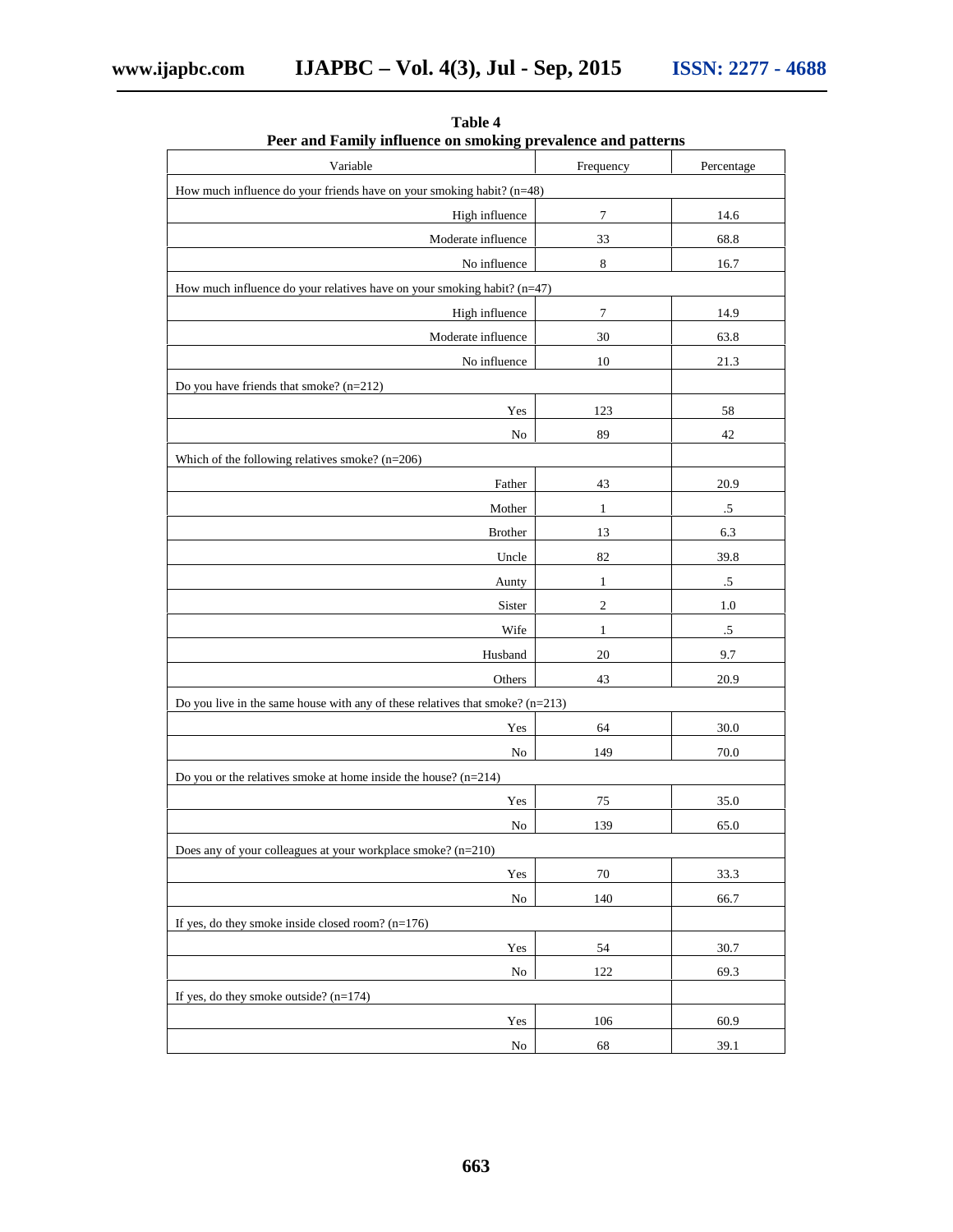|                       |                               | Cross-tabulation of past / present mstory or eigarette smoking and demographic data n=232 |           |            |                     |           |              |           |
|-----------------------|-------------------------------|-------------------------------------------------------------------------------------------|-----------|------------|---------------------|-----------|--------------|-----------|
|                       |                               | Ever smoked cigarette?                                                                    | Total     |            | Do you still smoke? |           |              |           |
| Variable              | Yes $(\% )$                   | No(%)                                                                                     | $(\% )$   | p-value    | Yes $(\% )$         | No $(\%)$ | Total $(\%)$ | p-value   |
| Gender                |                               |                                                                                           |           |            |                     |           |              |           |
| Male                  | 45(17.9)                      | 111(44.0)                                                                                 | 156(61.9) | $0.000***$ | 23(45.1)            | 22(43.1)  | 45(88.2)     | 0.473     |
| Female                | 6(2.4)                        | 90(35.7)                                                                                  | 96(38.1)  |            | 4(7.8)              | 2(3.9)    | 6(11.8)      |           |
| <b>Marital</b> status |                               |                                                                                           |           |            |                     |           |              |           |
| Single                | 43(17.1)                      | 134(53.2)                                                                                 | 177(70.2) |            | 19(37.3)            | 24(47.1)  | 43(84.3)     | $0.015*$  |
| Married               | 7(2.8)                        | 59(23.4)                                                                                  | 66(26.2)  |            | 7(13.7)             | 0(0.0)    | 7(13.7)      |           |
| Widowed               | 0(0.0)                        | 1(0.4)                                                                                    | 1(0.4)    | 0.114      | 1(2.0)              | 0(0.0)    | 1(2.0)       |           |
| Divorced              | 1(.04)                        | 2(0.8)                                                                                    | 3(1.2)    |            |                     |           |              |           |
| Separated             | 0(0.0)                        | 5(2.0)                                                                                    | 5(2.0)    |            |                     |           |              |           |
| Age (years)           |                               |                                                                                           |           |            |                     |           |              |           |
| 18-30                 | 41(16.3)                      | 123(48.8)                                                                                 | 164(65.1) |            | 18(35.3)            | 23(45.1)  | 41(80.4)     | 0.071     |
| 31-45                 | 7(2.8)                        | 61(24.2)                                                                                  | 68(27.0)  |            | 6(11.8)             | 1(2.0)    | 7(13.7)      |           |
| 46-60                 | 2(0.8)                        | 15(6.0)                                                                                   | 17(6.7)   | 0.056      | 2(3.9)              | 0(0.0)    | 2(3.9)       |           |
| Above 60              | 1(0.4)                        | 2(0.8)                                                                                    | 3(1.2)    |            | 1(2.0)              | 0(0.0)    | 1(2.0)       |           |
| Education             |                               |                                                                                           |           |            |                     |           |              |           |
| Primary               | 2(0.8)                        | 4(1.6)                                                                                    | 6(2.4)    |            | 1(1.95)             | 1(1.95)   | 2(3.9)       | 0.109     |
| Secondary             | 43(17.1)                      | 151(59.9)                                                                                 | 194(77.0) |            | 20(39.2)            | 23(45.1)  | 43(84.3)     |           |
| Tertiary              | 4(1.6)                        | 39(15.5)                                                                                  | 43(17.1)  | 0.232      | 4(7.8)              | 0(0.0)    | 4(7.8)       |           |
| None                  | 2(0.8)                        | 7(2.8)                                                                                    | 9(3.6)    |            | 2(3.9)              | 0(0.0)    | 2(3.9)       |           |
| Occupation            |                               |                                                                                           |           |            |                     |           |              |           |
| Student               | 38(15.1)                      | 89(35.3)                                                                                  | 127(50.4) |            | 15(29.4)            | 23(45.1)  | 38(74.5)     | $0.036*$  |
| Civil servant         | 2(0.8)                        | 19(7.5)                                                                                   | 21(8.3)   |            | 2(3.9)              | 0(0.0)    | 2(3.9)       |           |
| Farmer                | 3(1.2)                        | 11(4.4)                                                                                   | 14(5.6)   | $0.024*$   | 3(5.9)              | 0(0.0)    | 3(5.9)       |           |
| Driver                | 3(1.2)                        | 10(4.0)                                                                                   | 13(5.2)   |            | 2(3.9)              | 1(2.0)    | 3(5.9)       |           |
| Teaching              | 1(0.4)                        | 14(5.6)                                                                                   | 15(6.0)   |            | 1(2.0)              | 0(0.0)    | 1(2.0)       |           |
| Others                | 4(1.6)                        | 31(12.3)                                                                                  | 35(13.9)  |            | 4(7.8)              | 0(0.0)    | 4(7.8)       |           |
|                       | Average annual income (Naira) |                                                                                           |           |            |                     |           |              |           |
| 50-100k               | 36(14.3)                      | 135(53.6)                                                                                 | 171(67.9) |            | 16(31.4)            | 20(39.2)  | 36(70.6)     |           |
| 101-500k              | 12(4.8)                       | 45(17.9)                                                                                  | 57(22.6)  | 0.780      | 8(15.7)             | 4(7.8)    | 12(23.5)     | 0.099     |
| $501k-1m$             | 3(1.2)                        | 15(6.0)                                                                                   | 18(7.1)   |            | 3(5.9)              | 0(0.0)    | 3(5.9)       |           |
| <b>Residence</b>      |                               |                                                                                           |           |            |                     |           |              |           |
| Urban                 | 33(13.1)                      | 84(33.3)                                                                                  | 117(46.4) |            | 11(21.6)            | 22(43.1)  | 33(64.7)     |           |
| Rural                 | 17(6.7)                       | 96(38.1)                                                                                  | 113(44.8) | $0.007**$  | 15(29.4)            | 2(3.9)    | 17(33.3)     | $0.001**$ |
| Semi urban            | 1(0.4)                        | 21(8.3)                                                                                   | 22(8.7)   |            | 1(2.0)              | 0(0.0)    | 1(2.0)       |           |

**Table 5 Cross-tabulation of past / present history of cigarette smoking and demographic data n=252**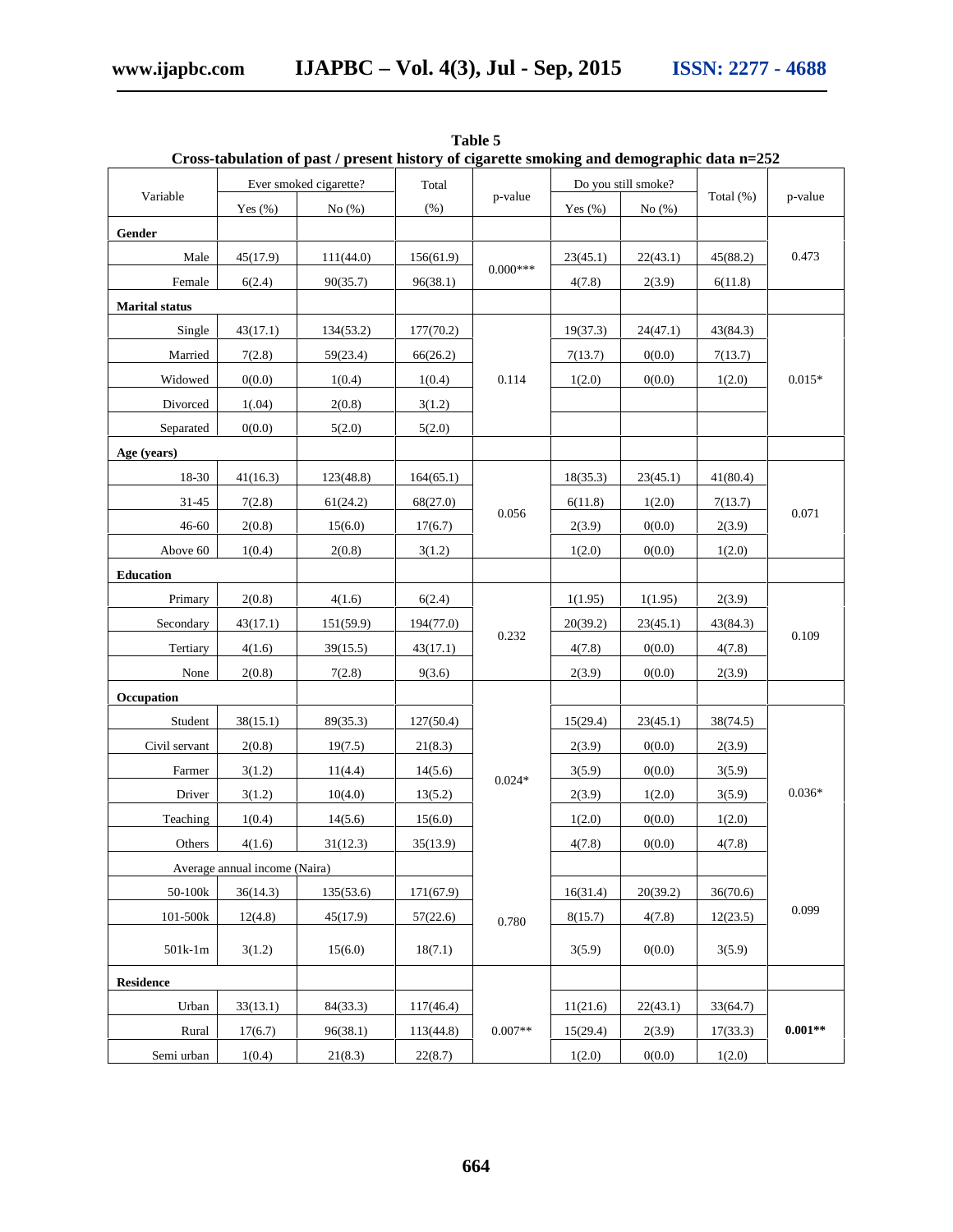The media, peer group and the family are great influences on the smoking habits of people in this Clan. The risk of exposure to environmental tobacco smoke is very high in this Clan. This needs to be curtailed in order to minimize the associated negative health effects on the people of this Clan.

#### **Recommendations**

It is, therefore, highly recommended that State and local government programs to prevent and control youth tobacco use should be aggressively pursued. These may involve school-based prevention and cessation programs, environmental (e.g., mass media educational strategies), the presence of smoke-free laws and policies, and inhibitory pricing of tobacco products.

There should be a continual surveillance of tobacco use. Also, tobacco control outcome indicators are needed to monitor, evaluate, and improve programs that address tobacco use, cessation, and second-hand smoke exposure.

Knowledge of the epidemiology and contextual variables of tobacco use among the people of this Clan should guide research initiatives, intervention programs, and policy decisions. Furthermore, knowledge of the prevalence of consumption of other substances of abuse would provide useful directions for effective policy formulation and interventions.

Quitting programmes should be initiated and focused specially on youths and socio-cultural societies.

Local, state, and federal authorities can enact public policies to protect people from secondhand smoke and protect children from tobacco-related diseases and addiction

Smokers should be encouraged to make their homes and cars smoke-free in order to make breathing safer and more enjoyable for children, other family members, and guests.

Interventions that enhance parental self-efficacy in conveying and enforcing no-smoking policies for their children which could reduce adolescent smoking should be strongly considered. Indeed, the realization of the overall objective of reducing the prevalence of smoking in this Clan should be paramount and remain in the front burner.

Conclusively, all hands should be on deck to curtail the smoking trend in this Clan against the backdrop that cigarette smoking continues to be the leading cause of preventable morbidity and mortality.

#### **Acknowledgement**

We thank all consenting respondents.

## **Conflict of Interest**

None

#### **Authors' Contributions**

JFE: Concept; Instrument design; draft and final manuscript

OPA: Concept; data collection/analysis; review of draft manuscript.

#### **REFERENCES**

- 1. Wilson LM, Erika AT, Geetanjali C, Heidi EH, Olaide AO, Jessica LE, Brandy MH et al. Impact of Tobacco Control Interventions on Smoking Initiation, Cessation, and Prevalence: A Systematic Review. J Environ Public Health, 2012; 2012: 961724.
- 2. Banks E, Marianne J, Bette Liu F, Grenfell R, Paige SD, Lopez A, Sitas F, Beral V. Tobacco smoking and all-cause mortality in a large Australian cohort study: findings from a mature epidemic with current low smoking prevalence. J. BMC Medicine, 2015; 13:38.
- 3. Herman AI, Sofuoglu M. Comparison of Available Treatments for Tobacco Addiction. Curr Psychiatry Rep, 2010; 12(5):433–440.
- 4. Awopeju OF, Erhabor GE, Awosusi B1, Awopeju OA, Adewole OO, Irabor Smoking Prevalence and Attitudes Regarding its Control Among Health Professional Students in South Western Nigeria. Annals of Medical and Health Sciences Research, 2013; 3(3): 355 – 360.
- 5. Abikoye GE, Kashimawo AJ, Eze CU. Tobacco smoking and awareness of smoking-cessation products in a university community. J. Public Health Epidemiol, August 2013; 5(8): 351-356.
- 6. Goon S, Bipasha MS. Prevalence and Pattern of Smoking among Bus Drivers of Dhaka, Bangladesh: Tobacco Use Insights, 2014; 7: 21– 25 doi:10.4137/TUI.S13966. Global adult tobacco survey (GATS): Country Report. Nigeria: Author; 2012. http://www.nigerianstat.gov.ng/pages/download /157
- 7. Araoye MO. Research methodology with statistics for health and social sciences. Ilorin: Nathadex Publishers, 2003: 117-118.
- 8. National Population Commission (NPC) Official Gazette: Legal Notice on Publication of the Details of the Breakdown of the National and State Provisional Totals 2006 Census. National Population Commission, Lagos: 2007; B175-B198
- 9. Wikipedia, 2015 Wikipedia. Ijaw People. 2015. Available at a state at the state at a state at a state at a state at a state at a state at a state at a state  $\alpha$ http://en.wikipedia.org/w/index.php?title=Ijaw\_ people&oldid=660494945
- 10. Salawu FK, Danburam A, Desalu OO, Olokoba AB, Agbo J, Midala JK. Cigarette smoking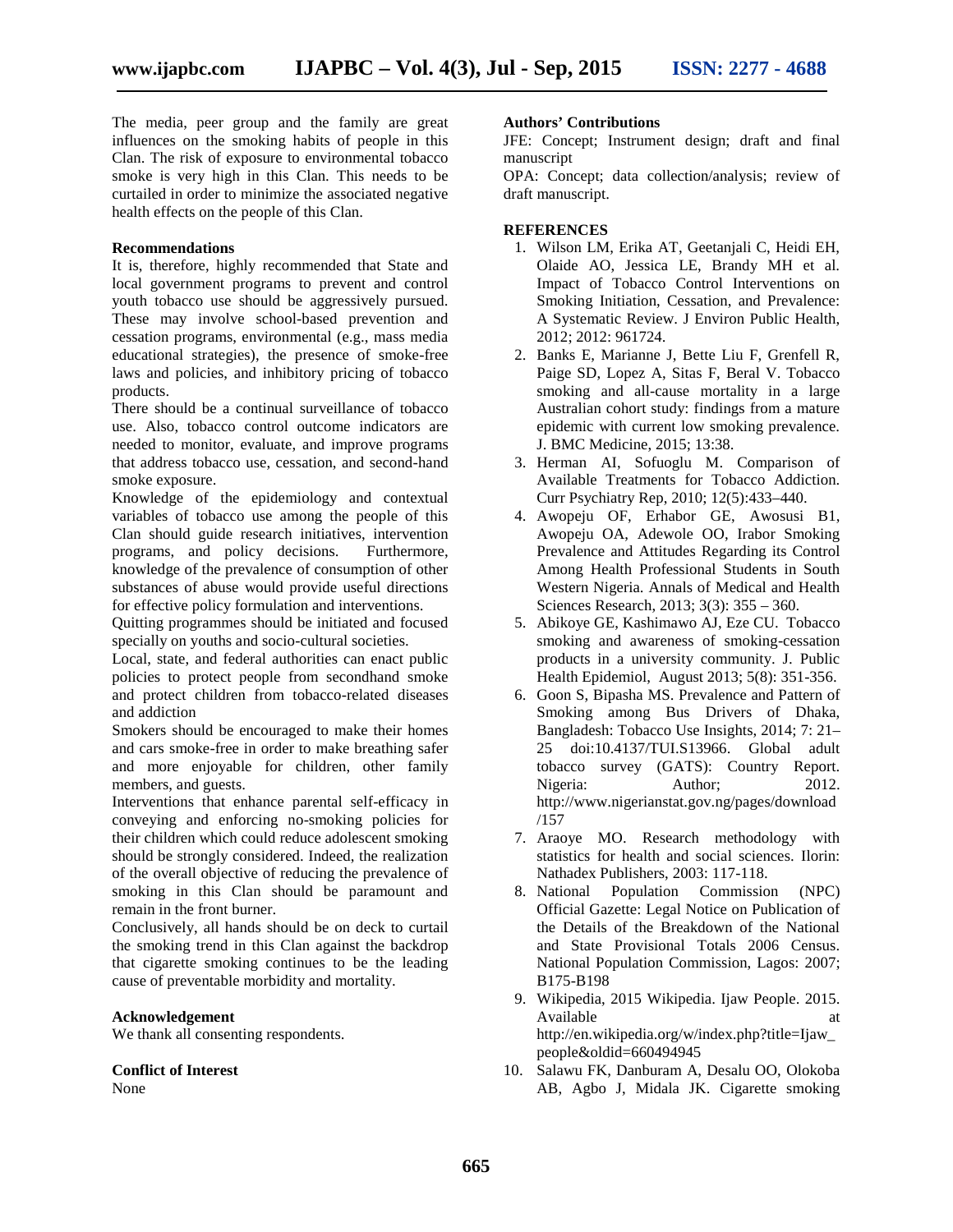habits among adolescents in northeast Nigeria.Niger Postgrad Med J, 2011; 18: 26-9.

- 11. Odey FA, Okokon IB, Ogbeche J, Jombo GT, Ekanem EE. Prevalence of cigarette smoking among adolescents in Calabar city, south eastern Nigeria. Journal of Medicine and Medical Sciences, 2012; 3(4): 237-242.
- 12. Ebirim CIC, Amadi AN, Abanobi OC, Iloh GUP. The Prevalence of Cigarette Smoking and Knowledge of Its Health Implications among Adolescents in Owerri, South-Eastern Nigeria. Health, 2014; 6, 1532-1538.
- 13. http://dx.doi.org/10.4236/health.2014.612188
- 14. Health and Social Care Information Centre (HSCIS). Statistics on Smoking, England 2014. www.hscic.gov.uk.
- 15. Scollo MM, Winstanley MH. Tobacco in Australia: Facts and issues. 4th edn. Melbourne: Cancer Council Victoria, 2012. Available from www.TobaccoInAustralia.org.au.
- 16. Hymowi N. Cigarette Smoking and Lung Cancer: Pediatric Roots Lung Cancer International, 2012; Article ID 790841, 7 pages.
- 17. Fawibe AE, Shittu AO. Prevalence and characteristics of cigarette smokers among undergraduates of the University of Ilorin, Nigeria. Niger J Clin Pract, 2011; 14: 201-205.
- 18. International Agency for Research on Cancer (IARC). A review of human carcinogens. Personal habits and indoor combustions. IARC Monographs on the Evaluation of Carcinogenic Risks to Humans, 2012; 100 (E).
- http://monographs.iarc.fr/ENG/Monographs/vol100D /mono100D.pdf
- 19. Ayankogbe OO, Inem OA, Bamgbala OA, Robert OA. Attitudes and determinant of cigarette smoking among rural dwellers South West Nigeria .Nigeria Medical Practitioner, 2003; 44:70-74.
- 20. American Academy of Pediatrics (AAP). Policy Statement: Children, Adolescents, Substance Abuse, and the Media. Pediatrics, 2010; 126:791–799.
- 21. Hanewinkel R, Isensee B, Sargent JD, Morgenstern M. Cigarette advertising and adolescent smoking. Am J Prev Med, 2010; 38(4):359 –366.
- 22. Prabhat JHA, Peto R. Global Effects of Smoking, of Quitting, and of Taxing Tobacco. N Engl J Med, 2014; 370:60-68.
- 23. Iyiola OO. Influence of Marketing on Tobacco Consumption Behaviour in Rural and Urban Areas of the Southwestern Region of Nigeria. Florida: Dissertation.com; 2008:1-25.
- 24. Drope J. Nigeria Tobacco Situation Analysis. In Tobacco Control in Africa: People, Politics and

Policies. Edited by Drope J. London, England: Anthem Press, 2011:201-218.

- 25. Egbe CO, Petersen I, Meyer-Weitz A, Asante K. An exploratory study of the socio-cultural risk influences for cigarette smoking among Southern Nigerian youth. BMC Public Health, 2014; 14:1204.
- 26. Gilpin EA, White MM, Messer K, Pierce JP. Receptivity to tobacco advertising and promotions among young adolescents as a predictor of established smoking in young adulthood. Am J Publ Health, 2007; 97(8):1489- 1495.
- 27. Sargent JD, Dalton MA. Does parental disapproval of smoking prevent adolescents from becoming established smokers? Pediatrics. 2001; 108(6): 1256–62.
- 28. Arute JE, Oyita GI, Eniojukan JF. Substance Abuse among Adolescents: 2. Prevalence and Patterns of Cigarette smoking among senior secondary school students in Abraka, Delta State, Nigeria. IOSR Journal Of Pharmacy, 2015; 5(1): 40-47.
- 29. De Leon J, Rendon DM, Baca-Garcia E, et al. Association between smoking and alcohol use in the general population: Stable and unstable odds ratios across two years in two different countries. Alcohol and Alcoholism, 2007; 42(3):252-257.
- 30. Kahler CW, Spillane NS, Metrik J. Alcohol use and initial smoking lapses among heavy drinkers in smoking cessation treatment. Nicotine Tob Res, 2010; 12:781–5.
- 31. Hart CL, Smith GD, Gruer L, et al. The combined effect of smoking tobacco and drinking alcohol on cause-specific mortality: a 30year cohort study. BMC Public Health, 2010; 10:789–800.
- 32. Saari AJ, Kentala J, Mattila KJ. The smoking habit of a close friend or family member—how deep is the impact? A cross-sectional study BMJ<br>Open, 2014;4(2):e003218 1-6.
- 33. Pirie K, Peto R, Reeves GK, Green J, Beral V. The 21st century hazards of smoking and benefits of stopping: a prospective study of one million women in the UK. Lancet, 2013; 381(9861):133–41.
- 34. Bjartveit K, Tverdal A. Health consequences of smoking 1-4 cigarettes per day. Tobacco control, 2005;14(5):315–20
- 35. Hoek J, Gendall P, Eckert C, Kemper J, Louviere J. Effects of brand variants on smokers' choice, behaviours and risk perceptions. Tob Control -2014-052094. Published Online First: 25 March 2015.